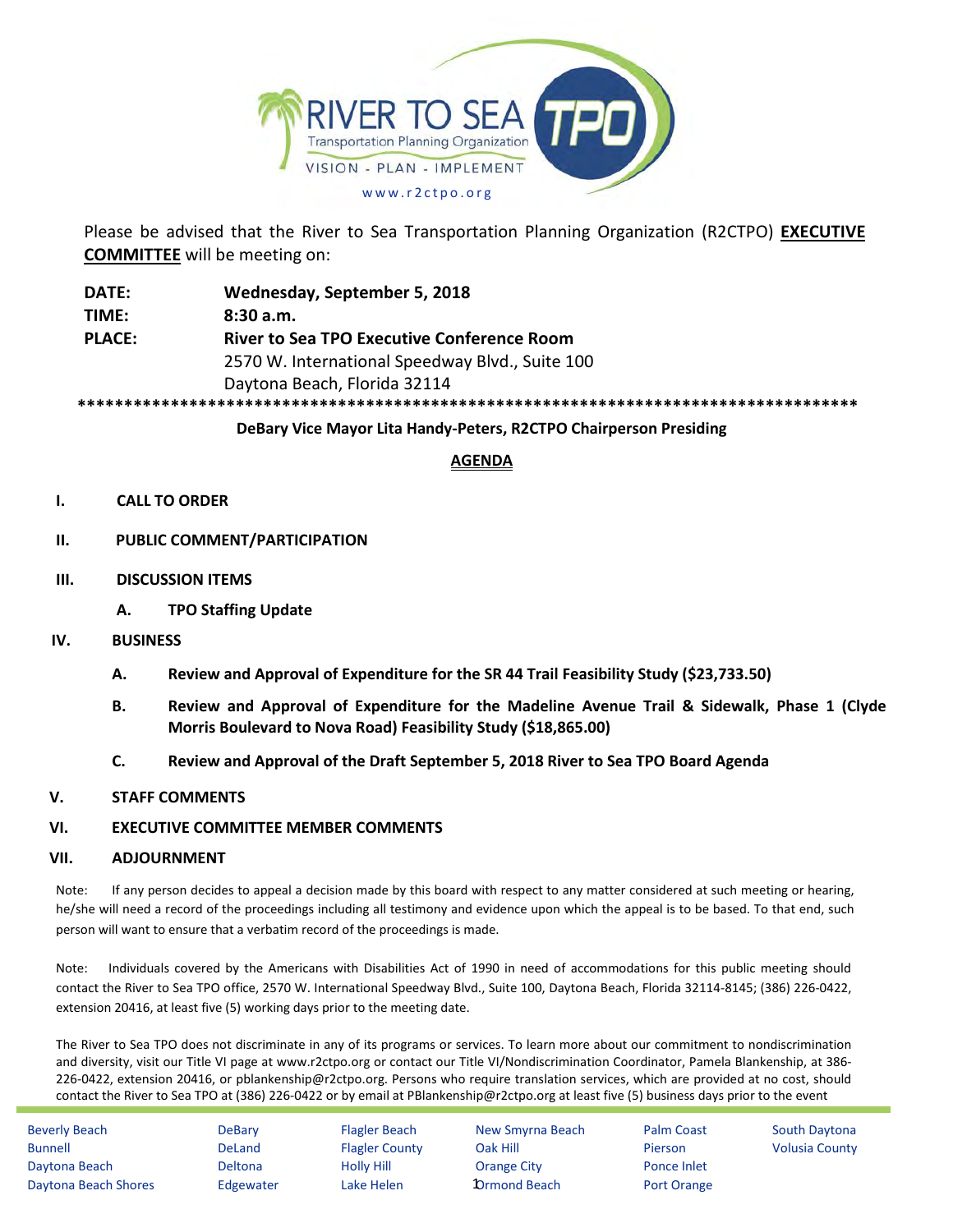

Please be advised that the **RIVER TO SEA TRANSPORTATION PLANNING ORGANIZATION (TPO) BOARD** will be meeting on:

- **DATE: WEDNESDAY, SEPTEMBER 26, 2018**
- **TIME: 9:00 A.M.**
- **PLACE: RIVER TO SEA TPO CONFERENCE ROOM** 2570 W. International Speedway Blvd., Suite 100 Daytona Beach, FL 32114

\*\*\*\*\*\*\*\*\*\*\*\*\*\*\*\*\*\*\*\*\*\*\*\*\*\*\*\*\*

# **DeBary Vice Mayor Lita Handy-Peters, Chairperson Presiding**

- **I. CALL TO ORDER / ROLL CALL / DETERMINATION OF QUORUM**
- **II. PLEDGE OF ALLEGIANCE**
- **III. PUBLIC COMMENT/PARTICIPATION** *(Public comments may be limited to three (3) minutes at the discretion of the Chairman)*

## **IV. CONSENT AGENDA**

- **A. AUGUST 22, 2018 RIVER TO SEA TPO BOARD MEETING MINUTES** *(Contact: Debbie Stewart) (Enclosure, pages )*
- **B. TREASURER'S REPORT** *(Contact: Herbert M. Seely) (Enclosure, pages )*
- **C. EXECUTIVE COMMITTEE REPORT** *-- Report by DeBary Vice Mayor Lita Handy-Peters, Executive Committee Chairperson (Enclosure, pages )*
- **D. TRANSPORTATION DISADVANTAGED LOCAL COORDINATING BOARD REPORT** *-- Report by Council Member Billie Wheeler, TDLCB Chairperson (Enclosure, pages )*
- **E. BICYCLE/PEDESTRIAN ADVISORY COMMITTEE REPORT** *-- Report by Mr. Bob Storke, BPAC Chairperson (Enclosure, pages )*
- **F. CITIZENS ADVISORY COMMITTEE REPORT** *-- Report by Ms. Janet Deyette CAC Chairperson (Enclosure, pages )*
- **G. TECHNICAL COORDINATING COMMITTEE REPORT** *-- Report by Mr. Ric Goss, TCC Chairperson (Enclosure, pages )*
- **H. RIVER TO SEA TPO BOARD SUMMARY REPORT** *-- Report by DeBary Vice Mayor Lita Handy-Peters, TPO Board Chairperson (Enclosure, pages )*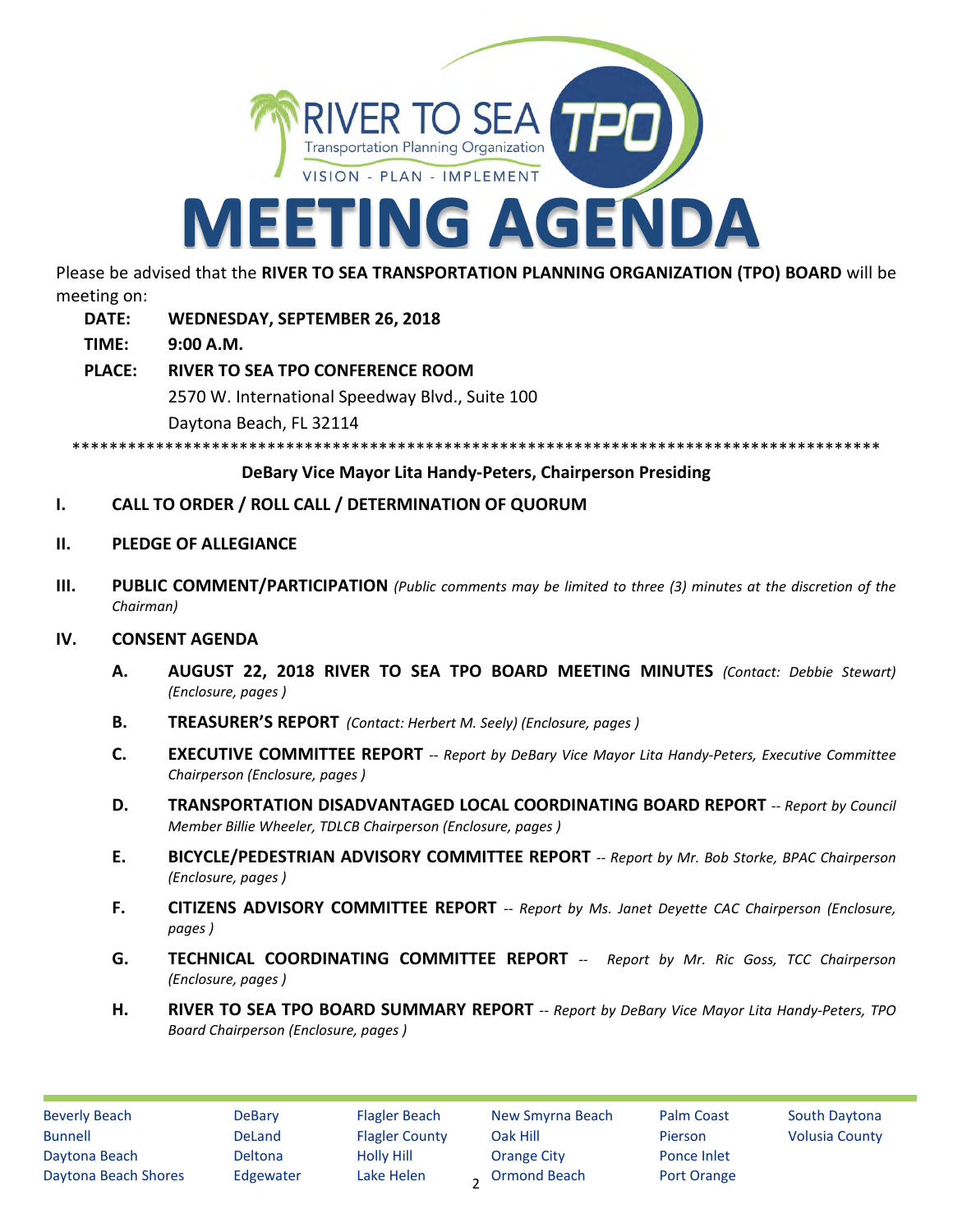*River to Sea TPO Board Agenda September 26, 2018 Page 2*

## **V. ACTION ITEMS**

- **A. REVIEW AND APPROVAL OF RESOLUTION 2018-## ADOPTING THE REGIONAL LIST OF PRIORITY PROJECTS AND UPDATED PRIORITY PROCESS** *(Contact: Lois Bollenback) (Enclosure, pages XX)*
- **B. REVIEW AND APPROVAL OF RESOLUTION 2018-## ADOPTING THE I-95 TO SR 417 CONNECTOR STUDY REPORT** *(Contact: Lois Bollenback) (Enclosure, pages XX)*
- **C. REVIEW AND APPROVAL OF RESOLUTION 2018-## ADOPTING THE ROADWAY SAFETY EVALUATION & IMPROVEMENT STUDY** *(Contact: Stephan Harris) (Enclosure, pages XX)*
- **D. REVIEW AND APPROVAL OF RESOLUTION 2018-## ADOPTING THE RESILIENT FLAGLER COUNTY REPORT** *(Contact: Lois Bollenback) (Enclosure, pages XX)*
- **E. REVIEW AND APPROVAL OF RESOLUTION 2018-## ADOPTING THE BICYCLE SUITABILITY MAP** *(Contact: Stephan Harris) (Enclosure, pages XX)*
- **F. REVIEW AND APPROVAL OF REQUEST FROM ORMOND BEACH FOR ADDITIONAL FUNDING FOR THE TOMOKA ELEMENTARY SCHOOL SIDEWALK** *(Contact: Stephan Harris) (Enclosure, pages XX)*
- **G. REVIEW AND APPROVAL OF REQUEST FROM ORMOND BEACH FOR ADDITIONAL FUNDING FOR THE WILLIAMSON BOULEVARD PEDESTRIAN IMPROVEMENTS** *(Contact: Stephan Harris) (Enclosure, pages XX)*

## **VI. PRESENTATIONS, STATUS REPORTS AND DISCUSSION ITEMS**

- **A. PRESENTATION AND DISCUSSION OF THE ANNUAL CALL FOR PROJECTS AND PRIORITY PROJECT RANKING PROCESS OF THE R2CTPO** *(Contact: Lois Bollenback) (Enclosure, pages XX)*
- **B. PRESENTATION AND DISCUSSION OF THE DRAFT FY 2017/18 PUBLIC INVOLVEMENT REPORT** *(Contact: Pamela Blankenship) (Enclosure, pages XX)*
- **C. PRESENTATION AND DISCUSSION OF THE DRAFT R2CTPO 2018 CONGESTION MANAGEMENT PROCESSS (CMP) AND PERFORMANCE MEASURES REPORT** *(Contact: Lois Bollenback) (Enclosure, pages XX)*
- **D. PRESENTATION AND DISCUSSION OF TRANSPORTATION PERFORMANCE MEASURES AND TRANSIT ASSET MANAGEMENT (TAM) PLANS** *(Contact: Lois Bollenback) (Enclosure, pages XX)*
- **E. FDOT REPORT** *(Contact: Vickie Wyche, FDOT District 5) (Enclosure, pages XX)*

# **VII. EXECUTIVE DIRECTOR'S REPORT** *(Enclosure, page )*

- $\rightarrow$  Update on SU Funding/Work Program
- $\rightarrow$  Update on the Roundtable of Volusia County Elected Officials

## **VIII. INFORMATION ITEMS** *(Enclosure, pages )*

- $\rightarrow$  Citizens Advisory Committee Attendance Record 2018
- $\rightarrow$  Technical Coordinating Committee Attendance Record–2018
- $\rightarrow$  Bicycle/Pedestrian Advisory Committee Attendance Record 2018
- $\rightarrow$  August TPO Outreach and Activities